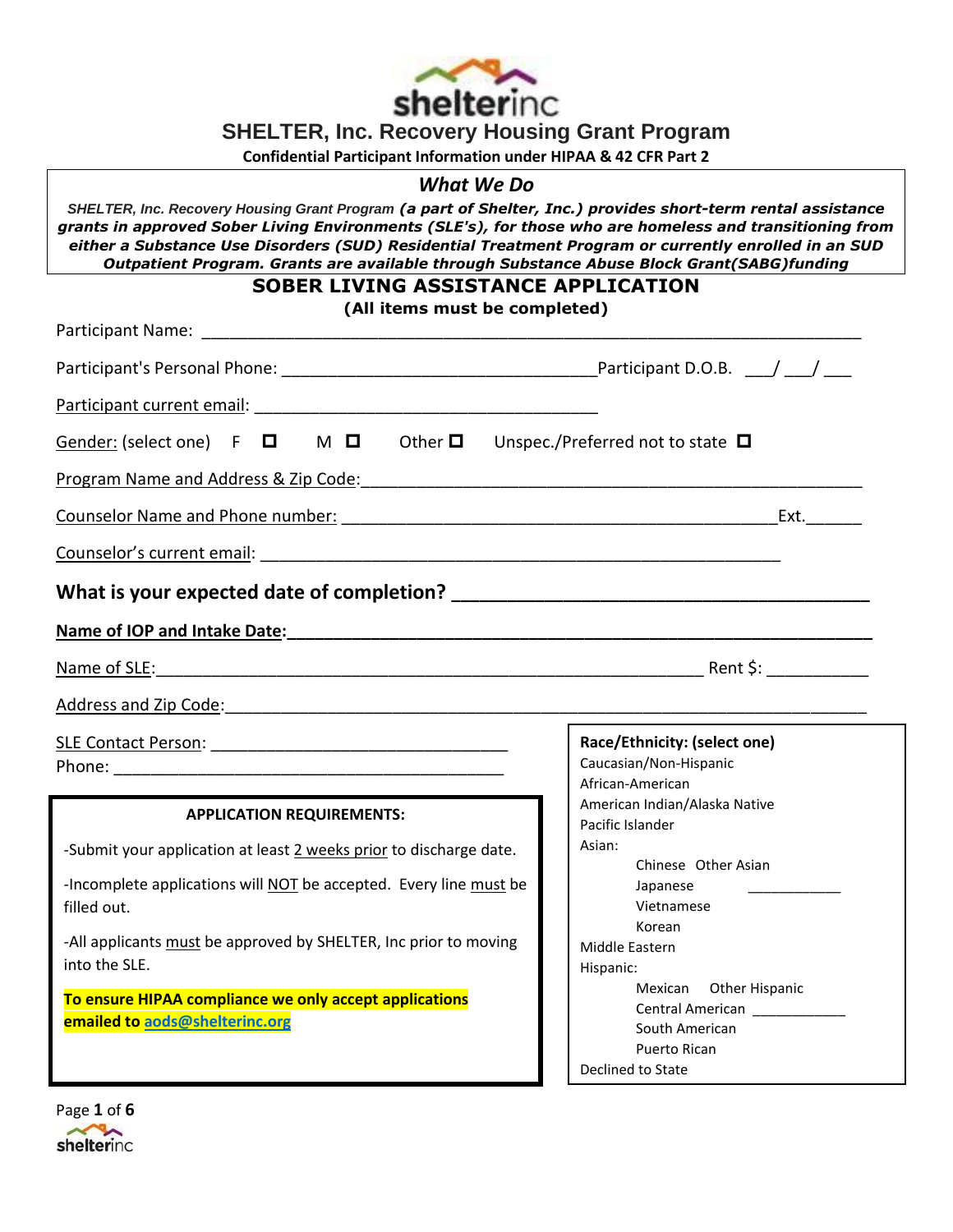**Participant applying for grant:** On a separate piece of paper please provide details describing your recovery so far; sobriety date; challenges; progress made; your sober support system; and any relapses. Include ways you maintain your recovery and any future goals. What is your plan to obtain employment? (This may be typed or handwritten.) **Your application will be incomplete and will be rejected without this page.**

## **You are required to be actively seeking employment while receiving the rental assistant grant.**

What are you currently doing to become financially independent? \_\_\_\_\_\_\_\_\_\_\_\_\_\_\_\_ Do you do any volunteer work? Where? \_\_\_\_\_\_\_\_\_\_\_\_\_\_\_\_\_\_\_\_\_\_\_\_\_\_\_\_\_ Hours per week? \_\_\_\_\_\_\_\_\_\_ Do you regularly attend self-help meetings, support groups, church, other? How often? Are you currently on parole or probation? \*\*Which/How Long: *\*\*(Please note: Being on parole or probation will not affect S4H's decision. However, it may affect which SLE you can select)* What is your source(s) of income? \_\_\_\_\_\_\_\_\_\_\_\_\_\_\_\_\_\_\_\_\_\_\_\_\_\_\_\_\_\_\_\_\_Amount (s)\$\_\_\_\_\_\_\_\_\_\_ Other income source(s) and amounts:  $\Box$ Have you applied to any other agencies for housing assistance? When: Name(s) of Agency(s) example and the Name (s) of Agency(s) and the summation of  $\sim$ In the past 12 months, have you received a rental assistant grant from SHELTER, Inc. Recovery Program? *Circle one:* YES NO Date(s): ❖ **HOUSING ASSISTANCE REQUIREMENTS:** I understand that I am required to meet with my SHELTER, Inc. Recovery Program mentor once a month and that missed meetings *may* result in my assistance (grant) being discontinued. Initial I understand that SHELTER, Inc. Recovery Program requires regular alcohol and other drug testing and that a relapse will result in my support (grant) being discontinued. Initial \_\_\_\_\_\_\_\_\_ I have signed the attached consent form that allows my SLE to share alcohol and other drug test results with S] SHELTER, Inc. Recovery Program. The same state of the state of the limitial state of the state of the state of the state of the state of the state of the state of the state of the state of the state of the state of the sta I understand that if I am incarcerated for any new criminal charges that my support (grant) **will** be discontinued. The contribution of the contribution of the contribution of the contribution of the contribution of the contribution of the contribution of the contribution of the contribution of the contribution of the cont

Print Name and the set of the set of the set of the set of the set of the set of the set of the set of the set of the set of the set of the set of the set of the set of the set of the set of the set of the set of the set o

Page **2** of **6**  shelterinc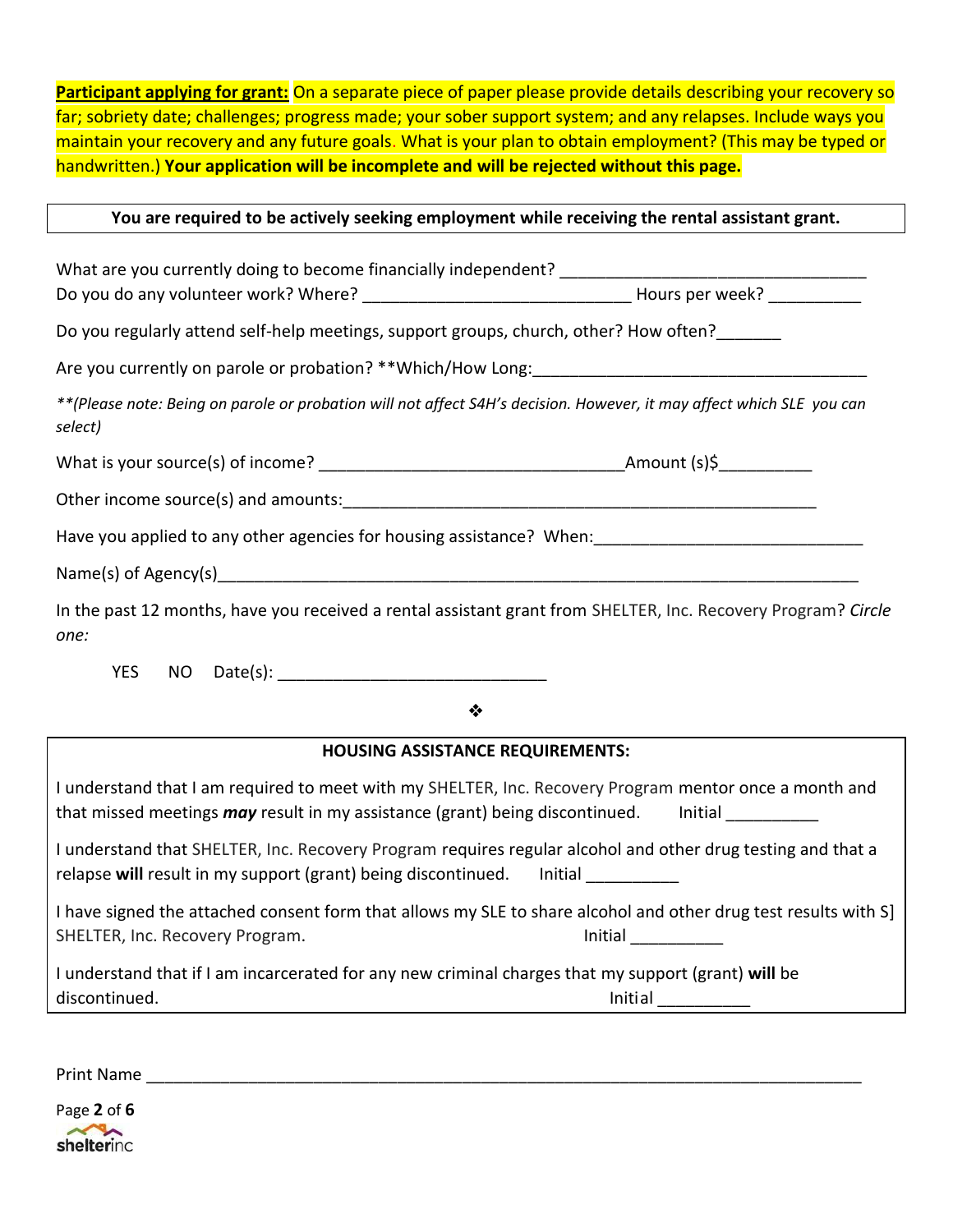# **COUNSELOR LETTER OF RECOMMENDATION**

To be included with application for housing assistance.

## **Please print all responses**

Client requesting assistance: example and a set of the state of the state of the state of the state of the state of the state of the state of the state of the state of the state of the state of the state of the state of th

Counselor making recommendation: example and a series of the series of the series of the series of the series of the series of the series of the series of the series of the series of the series of the series of the series

**Treatment Program name:** The action of the state of the state of the state of the state of the state of the state of the state of the state of the state of the state of the state of the state of the state of the state of

Enrollment Date: The Contract of the Contract of the Contract of the Contract of the Contract of the Contract of the Contract of the Contract of the Contract of the Contract of the Contract of the Contract of the Contract

Why are you recommending this client? (Please be as specific as possible. Include the following: attendance and participation; any noticeable changes- positive or negative; progress: any challenges to meeting treatment goals: etc. (Use an additional page, if necessary.)

COUNSELOR INFORMATION (include licensure information, if applicable):

Printed name

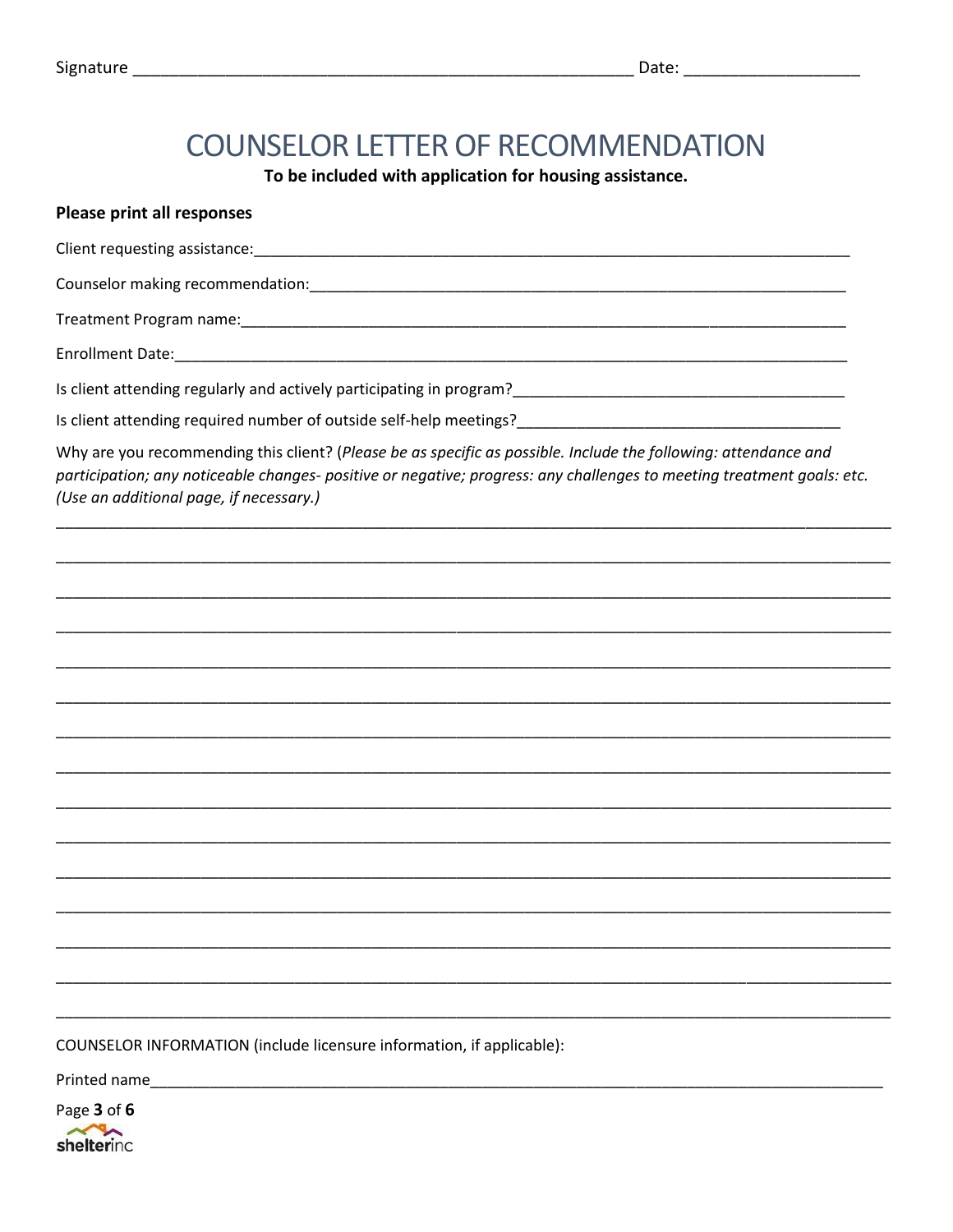## **CONSENT FOR THE RELEASE OF CONFIDENTIAL INFORMATION**

I, **\_\_\_\_\_\_\_\_\_\_\_\_\_\_\_\_\_\_\_\_\_\_\_\_\_\_\_\_\_\_\_\_\_\_\_\_\_\_\_\_\_\_\_\_\_\_\_\_\_\_\_\_\_\_\_\_\_\_\_\_\_\_\_\_\_\_\_\_\_\_\_\_\_\_\_\_\_\_\_\_\_** 

## **(Participant's name. Please print)**

authorize:

(Name or general designation of alcohol/drug program permitted to make the disclosure)

To disclose information to **SHELTER, Inc. Recovery Program (component of SHELTER, Inc.)**

(Name of person or organization to which the disclosure is to be made)

The following information**: INTAKE AND DISCHARGE DATES, PROGRESS IN PROGRAM**,

#### **DRUG/ALCOHOL TEST RESULTS**

(Nature AND amount of information to be exchanged, as limited as possible)

The purpose of the disclosure authorized in this consent is to:

#### **ASSIST WITH HOUSING SUPPORT**

(Purpose of the disclosure, as specific as possible)

I understand that my alcohol and/or drug treatment records are protected under the Federal regulations governing Confidentiality of Alcohol and Drug Abuse Patient Records, 42 C.F.R. Part 2, and the Health Insurance Portability and Accountability Act of 1996 (HIPAA), 45 C.F.R. Pts. 160& 164, and cannot be disclosed without my written consent unless otherwise provided for by the regulations. I also understand that I may revoke this consent, in writing, at any time except to the extent that action has been taken in reliance on it, and that in any event this consent expires automatically as follows:

**Date Which Consent Expires:** *(if no date is specified, this consent expires upon discharge from the treatment program or one year from the date it was signed, whichever occurs first*. *If applicable, please specify event or condition upon which this consent may also expire:* 

I understand that I might be denied services if I refuse to consent to a disclosure for purposes of treatment, payment, or health care operations, if permitted by State law. I will not be denied services if I refuse to consent to a disclosure for other purposes.

I have been provided a copy of this form.

**Printed Name Signature of Participant Community Community Community Community Community Community Community Community Community Community Community Community Community Community Community Community Community Community Com** 

**\_\_\_\_\_\_\_\_\_\_\_\_\_\_\_\_\_\_\_\_\_\_\_\_\_\_\_\_\_ \_\_\_\_\_\_\_\_\_\_\_\_\_\_\_\_\_\_\_\_\_\_\_\_\_\_\_\_\_\_\_\_\_\_\_\_\_ \_\_\_\_\_\_\_\_\_\_\_\_\_\_\_\_**

Page **4** of **6**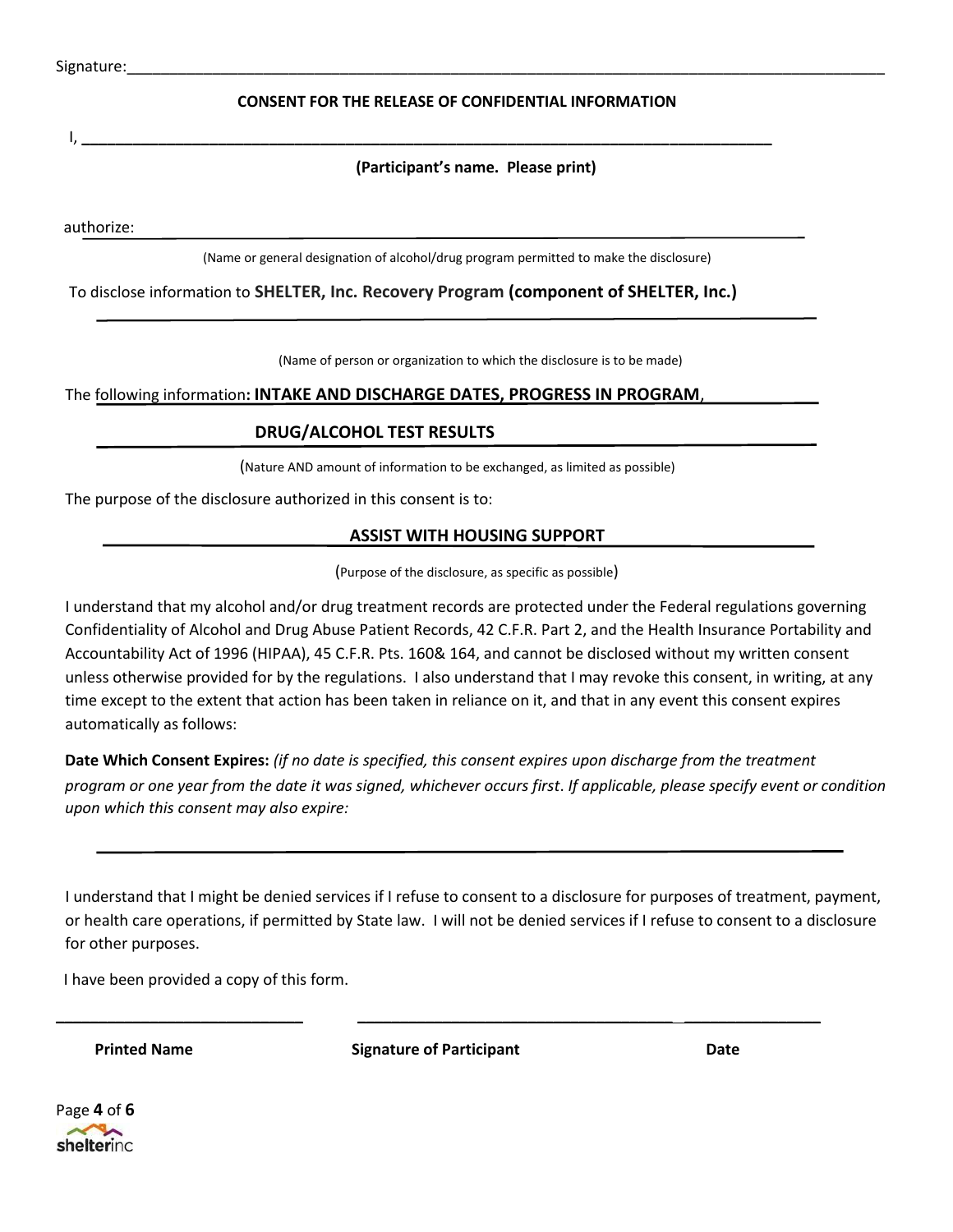#### **42 CFR Part 2 and HIPAA**

**Remember: Information disclosed pursuant to patient consent must be accompanied by the notice prohibiting re-disclosure.**

|                                                                                                                                                                                                                                                                                                                                                                                                                 | (Participant's name. Please print.)                                                                                                                                                                                                                                                                                                                                                                 |                                                                                                                                                                                                                                                                        |
|-----------------------------------------------------------------------------------------------------------------------------------------------------------------------------------------------------------------------------------------------------------------------------------------------------------------------------------------------------------------------------------------------------------------|-----------------------------------------------------------------------------------------------------------------------------------------------------------------------------------------------------------------------------------------------------------------------------------------------------------------------------------------------------------------------------------------------------|------------------------------------------------------------------------------------------------------------------------------------------------------------------------------------------------------------------------------------------------------------------------|
| authorize:                                                                                                                                                                                                                                                                                                                                                                                                      |                                                                                                                                                                                                                                                                                                                                                                                                     |                                                                                                                                                                                                                                                                        |
|                                                                                                                                                                                                                                                                                                                                                                                                                 | (Name of Sober Living Environment. Please print.)                                                                                                                                                                                                                                                                                                                                                   |                                                                                                                                                                                                                                                                        |
|                                                                                                                                                                                                                                                                                                                                                                                                                 | to disclose: on-going AOD test results & adherence to House Rules                                                                                                                                                                                                                                                                                                                                   |                                                                                                                                                                                                                                                                        |
| to:                                                                                                                                                                                                                                                                                                                                                                                                             | <b>SHELTER, Inc. Recovery Program</b>                                                                                                                                                                                                                                                                                                                                                               |                                                                                                                                                                                                                                                                        |
|                                                                                                                                                                                                                                                                                                                                                                                                                 | for the purpose of: ensuring the Participant is able to remain clean and sober during their grant period.                                                                                                                                                                                                                                                                                           |                                                                                                                                                                                                                                                                        |
|                                                                                                                                                                                                                                                                                                                                                                                                                 | I understand that my substance use disorder records are protected under the Federal regulations governing Confidentiality and<br>Substance Use disorder Patient Records, 42 C.F.R. Part 2, and the Health Insurance Portability and Accountability Act of 1996<br>("HIPAA"), 45 C.F.R. pts 160 & 164, and cannot be disclosed without written consent unless otherwise provided by the regulations. |                                                                                                                                                                                                                                                                        |
|                                                                                                                                                                                                                                                                                                                                                                                                                 | I understand that I may revoke this authorization at any time except to the extent that action has been taken in reliance on it.                                                                                                                                                                                                                                                                    |                                                                                                                                                                                                                                                                        |
| consent may also expire:                                                                                                                                                                                                                                                                                                                                                                                        |                                                                                                                                                                                                                                                                                                                                                                                                     | Date Which Consent Expires: (if no date is specified this consent expires upon discharge from the Sober Living Environment (SLE) or<br>one year from the date it was signed, whichever occurs first.) If applicable, please specify event or condition upon which this |
|                                                                                                                                                                                                                                                                                                                                                                                                                 | I understand that I might be denied services if I refuse to consent to a disclosure for purposes of treatment, payment, or health<br>care operations, if permitted by state law. I will not be denied services if I refuse to consent to disclosure for other purposes.                                                                                                                             |                                                                                                                                                                                                                                                                        |
|                                                                                                                                                                                                                                                                                                                                                                                                                 | I have been provided a copy of this form.                                                                                                                                                                                                                                                                                                                                                           |                                                                                                                                                                                                                                                                        |
| Dated: $\frac{1}{\frac{1}{1-\frac{1}{1-\frac{1}{1-\frac{1}{1-\frac{1}{1-\frac{1}{1-\frac{1}{1-\frac{1}{1-\frac{1}{1-\frac{1}{1-\frac{1}{1-\frac{1}{1-\frac{1}{1-\frac{1}{1-\frac{1}{1-\frac{1}{1-\frac{1}{1-\frac{1}{1-\frac{1}{1-\frac{1}{1-\frac{1}{1-\frac{1}{1-\frac{1}{1-\frac{1}{1-\frac{1}{1-\frac{1}{1-\frac{1}{1-\frac{1}{1-\frac{1}{1-\frac{1}{1-\frac{1}{1-\frac{1}{1-\frac{1}{1-\frac{1}{1-\frac{1$ |                                                                                                                                                                                                                                                                                                                                                                                                     |                                                                                                                                                                                                                                                                        |
|                                                                                                                                                                                                                                                                                                                                                                                                                 | Signature of Participant                                                                                                                                                                                                                                                                                                                                                                            |                                                                                                                                                                                                                                                                        |
|                                                                                                                                                                                                                                                                                                                                                                                                                 | Signature of person signing form if not Participant                                                                                                                                                                                                                                                                                                                                                 | Describe authority to sign on behalf of Participant                                                                                                                                                                                                                    |
|                                                                                                                                                                                                                                                                                                                                                                                                                 | NOTICE PROHIBITING RE-DISCLOSURE OF SUBSTANCE USE DISORDER INFORMATION This information has been disclosed to you from records protected by federal                                                                                                                                                                                                                                                 |                                                                                                                                                                                                                                                                        |

NOTICE PROHIBITING RE-DISCLOSURE OF SUBSTANCE USE DISORDER INFORMATION This information has been disclosed to you from records protected by federal confidentiality rules (42 CFR part 2). The federal rules prohibit you from making any further disclosure of information in this record that identifies a patient as having or having had a substance use disorder either directly, by reference to publicly available information, or through verification of such identification by another person unless further disclosure is expressly permitted by the written consent of the individual whose information is being disclosed or as otherwise permitted by 42 CFR part 2. A general authorization for the release of medical or other information is NOT sufficient for this purpose (see § 2.31). The federal rules restrict any use of the information to investigate or prosecute with regard to a crime any patient with a substance use disorder, except as provided at §§ 2.12(c)(5) and 2.65. Updated March 23, 2017 by Legal Action Center